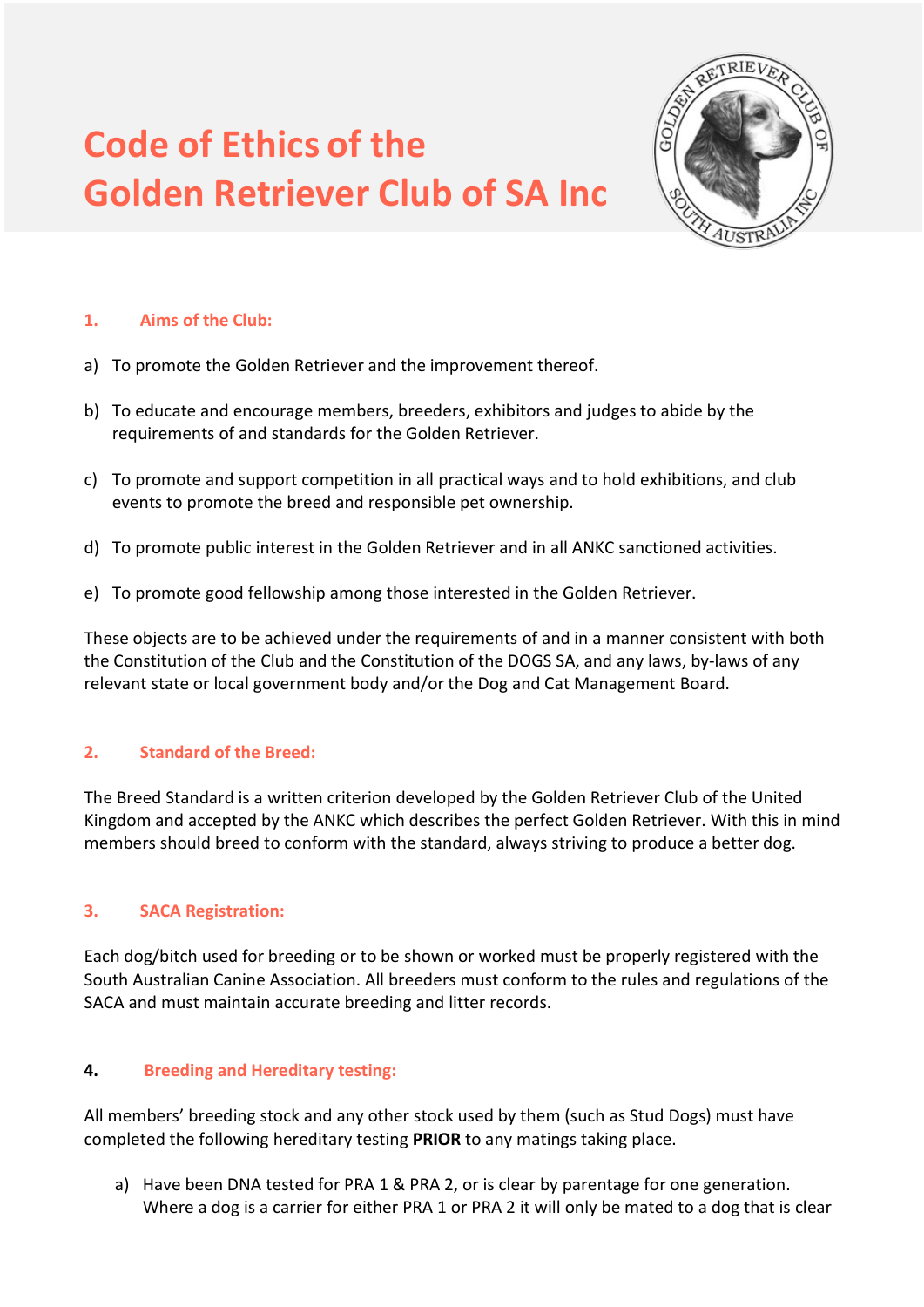of the same PRA, to ensure there can be no affected puppies from the mating. In the case of frozen semen from an untested dog it is expected that the semen shall be used only on a clear bitch.

- b) Has been Hip & Elbow scored by an approved scorer under the ANKC CHEDS scheme, or in the case of frozen semen a recognised scheme by the kennel control in the country where the dogs resides. Breeders shall aspire to only breed from dogs/bitches that have a hip score equal to or lower than the breed average.
- c) Have a Clear Heart Certificate from a registered Veterinary Cardiologist specialist when the dog is resident in Australia.
- d) Hold a Clear Eye Certificate for Hereditary Cataract and PRA from a registered Veterinary Ophthalmologist that has been undertaken within 12 months prior to a mating. In the case of frozen semen the sire will have a current clear eye certificate at the time of collection of the semen.
- e) Members shall not allow any bitch owned by them to be mated under 18 months of age, or allow their stud dog to be mated to any bitch under 18 months of age.
- f) Breeders when evaluating the implications of a dogs health screening results, shall also ensure they give equal consideration to the important factors such as temperament, genetic diversity, conformation and general health of the dog when planning their litters.

#### **5. General Health**

Members should endeavour to maintain the best possible health and care of all their dogs/bitches, and to have their dogs/bitches regularly checked by their veterinarian. Any member found to have been guilty in a court of law of any charge relating to the health and welfare of any animal they own shall immediately be removed as a member of the club, and shall forfeit any future privileges or approval of membership.

#### **6. Selling Puppies**

Members shall not sell or donate puppies to retail, commercial or wholesale outlets, or for raffle prizes etc. They should endeavour to place their puppies in good homes and not be frightened to carefully 'vet' the prospective new owners, and supply them with sufficient information covering diet and care for the first twelve (12) months

#### **7. Honesty in Representation**

Members should represent their dogs/bitches as honestly as possible, and not use misleading or untruthful statements in selling or advertising, nor denigrate other owners or breeders. Remember that the welfare of the breed comes before personal benefit.